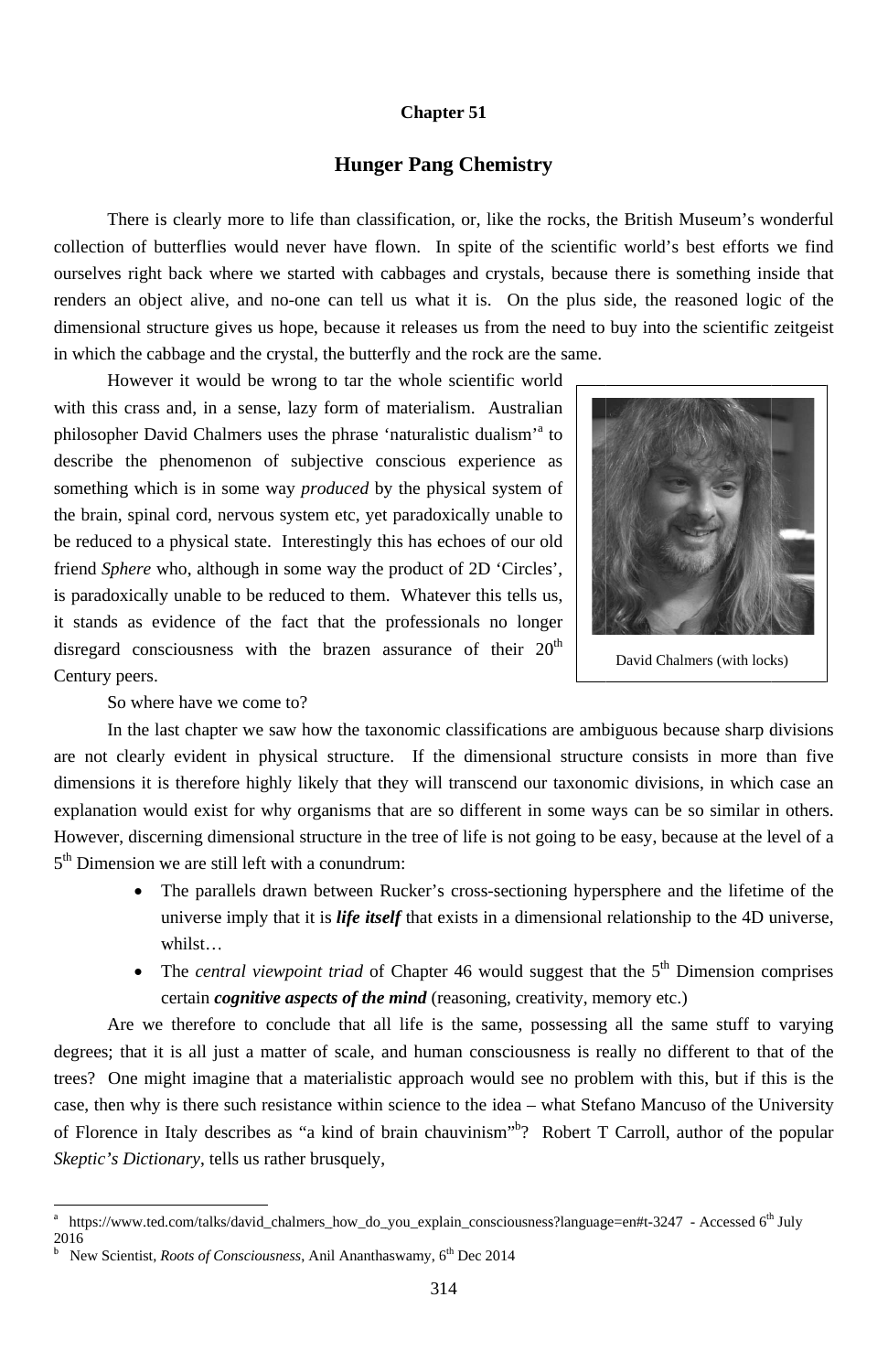*'It would never occur to a plant or animal physiologist to test plants for consciousness or ESP because their knowledge would be sufficient to rule out the possibility of plants having feelings or perceptions on the order of human feeling or perception. In layman's terms, plants don't have brains or anything similar to brains.'* <sup>a</sup>

But it did occur to them, and it turns out that Carroll's conversion of his complex ideas into layman's terms may be incorrect<sup>b</sup>. In a recent interview with Gareth Cook of *Scientific American*<sup>c</sup>, Dr Daniel Chamovitz, director of the Manna Center for Plant Biosciences at Tel Aviv University and author of *What a Plant Knows*, points out that *'the entire plant is analogous to the brain'*. In the article he observes,

> *'A plant… can see, smell and feel. It can mount a defense when under siege, and warn its neighbors of trouble on the way. A plant can even be said to have a memory.'*

Without venturing into the realms of telepathy or classical music, Chamovitz gives a solid scientific account of what has come to be known as 'plant perception', originally proposed by Anthony Trewavas at the University of Edinburgh, Scotland, and describing the astonishing array of physiology by which a plant relates to the world. Referring to the snake-like behaviour of the parasitic vine *Cuscuta*, which was revealed by time-lapse photography, Trewavas says,

> *"You'll stop doubting that plants aren't intelligent organisms, because they are behaving in ways that you expect animals to behave."* <sup>d</sup>

> *that the same drugs that inhibit the human glutamate receptor also affect plants. From studying these proteins in plants, scientists have learned how glutamate receptors mediate communication from cell to cell. So maybe the question should be posed to a neurobiologist if there could be a botany of humans, minus the flowers!'* <sup>e</sup>

Everyone knows that plants respond to light; however it was Dr Chamovitz who discovered in the 1990s the unique group of genes responsible. To begin with he believed they were plant exclusive, however he later discovered that this same group of genes is also part of the human DNA, *'…important in animals for the timing of cell division, the axonal growth of neurons, and the proper functioning of the immune system.'* 

He goes on to say,

*'But you don't need neurons in order to have cell to cell communication and information storage and processing. Even in animals, not all information is processed or stored only in the brain. The brain is dominant in higher-order processing in more complex animals, but not in simple ones. Different parts of the plant communicate with each other, exchanging information on cellular, physiological and environmental states. For example root growth is dependent on a hormonal signal that's generated in the tips of shoots and transported to the growing roots, while shoot development is partially dependent on a signal that's generated in the roots. Leaves send signals to the tip of the shoot telling them to start making flowers. In this way,… the entire plant is analogous to the brain.* 

Continuing,

<sup>-</sup>

*'…While plants don't have neurons, they do have glutamate receptors [a neuroreceptor in the human brain necessary for memory formation and learning] and what's fascinating is* 

- b Or perhaps, as in Monty Python's *Album of the Soundtrack of the Trailer of the Film of Monty Python and the Holy Grail*, *"…the brusque tone was intended for buyers of the cheaper version"!* <sup>c</sup>
- http://www.scientificamerican.com/article/do-plants-think-daniel-chamovitz Accessed 28<sup>th</sup> Jan 2017
- d <sup>d</sup> New Scientist, *Roots of Consciousness*, Anil Ananthaswamy,  $6^{th}$  Dec 2014<br><sup>e</sup> I hope Dr Chamovitz and *Scientific American* will forgive me this rather let
- I hope Dr Chamovitz and *Scientific American* will forgive me this rather lengthy quote. I felt that to abridge it would be to devalue his thoroughness and falsely render his conclusions superficial.

a http://www.skepdic.com/plants.html - Accessed 28<sup>th</sup> Jan 2017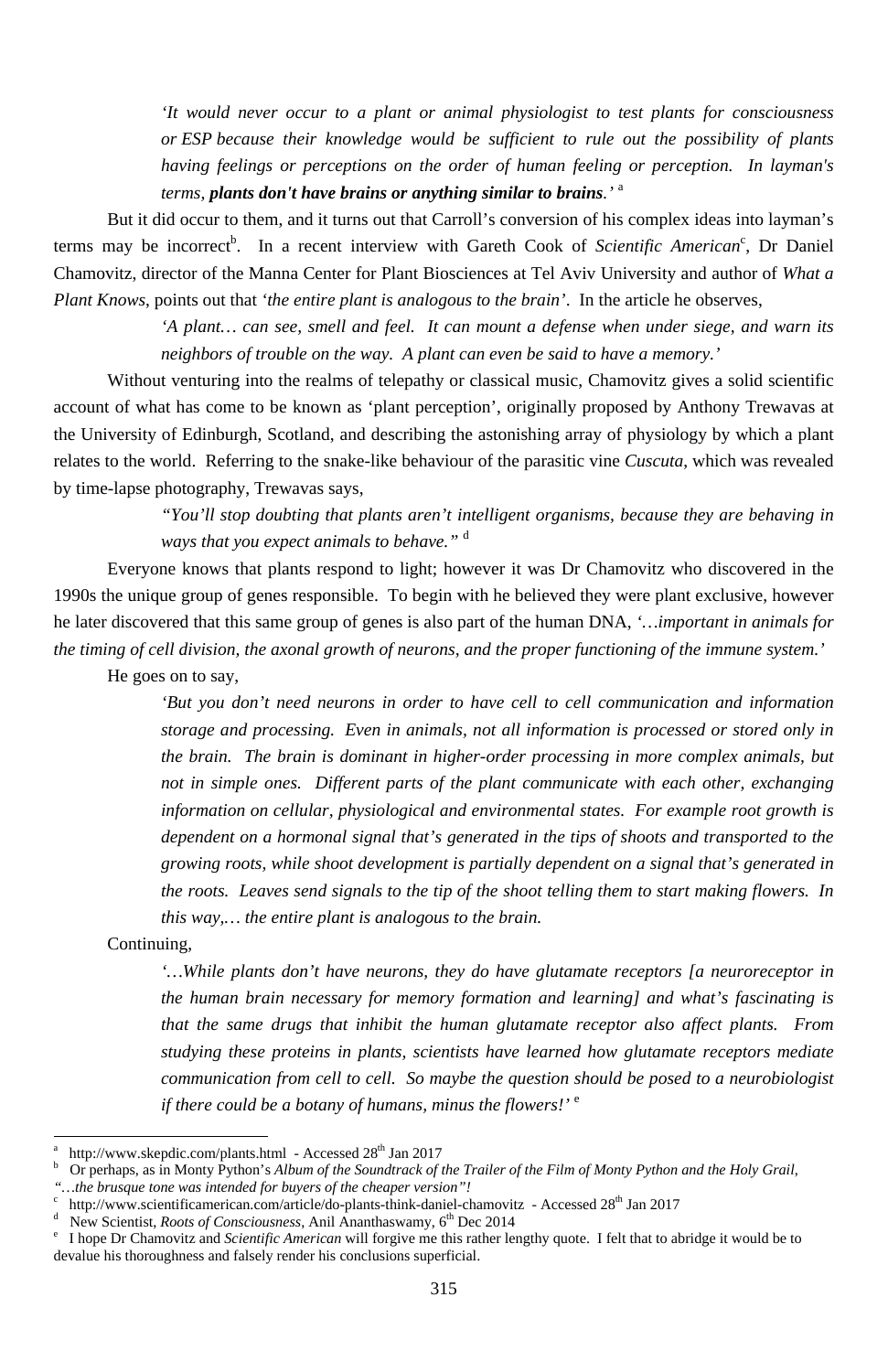No-one is suggesting here that plants have *'feelings or perceptions on the order of human feeling or perception'* (although there are those who do<sup>a</sup>), but clearly there is far more to the humble plant than meets the human eye. Indeed, Dr Chamovitz' tongue-in-cheek suggestion of a botany of humans gives us a vision of the brain as some kind of highly specialised plant!

#### Smarty Plants

The *Oxford Dictionary* defines 'perception' as: *'The ability to see, hear, or become aware of something through the senses'*<sup>b</sup> . Whilst Trewavas defines 'intelligence' as *'the ability to sense one's environment, to process and integrate such sensory perceptions, and decide on how to behave.'* Continuing, *"the great problem of plant behavior has always been that you can't see it going on."*<sup>c</sup> However, in spite of this it would appear that animals have not cornered the franchise. In a study carried out by Dr Monica Gagliano from the University of Western Australia on the sensitive plant *Mimosa pudica* **–** an exotic herb native to Central and South America **–** experiments were designed in the same way as for an animal. The website *Sci-News.com* reported in January 2014 that,

> *'In the past decade, researchers have been making the case for taking plants more seriously… Charles Darwin would have approved. He was the first to seriously question*

> *'They trained Mimosa's short- and long-term memories under both high and low-light environments by repeatedly dropping water on them using a custom-designed apparatus. The scientists show how Mimosa plants stopped closing their leaves when they learnt that the repeated disturbance had no real damaging consequence. The plants were able to acquire the learnt behavior in a matter of seconds and as in animals, learning was faster in less favorable environment. Most remarkably, these plants were able to remember what had been learned for several weeks, even after environmental conditions had changed.'* <sup>d</sup>

- b <sup>b</sup> http://www.oxforddictionaries.com/definition/english/perception - Accessed 28th Jan 2017<br><sup>c</sup> New Scientist, *Roots of Consciousness*, Apil Aparthaswamy 6<sup>th</sup> Dec 2014
- New Scientist, *Roots of Consciousness*, Anil Ananthaswamy, 6<sup>th</sup> Dec 2014

<sup>-</sup>

- d <sup>d</sup> http://www.sci-news.com/biology/science-mimosa-plants-memory-01695.html - Accessed 28th Jan 2017<br><sup>e</sup> New Scientist *Roots of Consciousness* Anil Ananthaswamy 6<sup>th</sup> Dec 2014
- New Scientist, *Roots of Consciousness*, Anil Ananthaswamy, 6<sup>th</sup> Dec 2014

So, getting back to our earlier conundrum (*might a 5th Dimension comprise life itself in its most basic form, or more sophisticated forms of cognition?*) it would appear that when we look closely at these more basic forms, we find evidence of cognition which includes learning and memory. It would therefore be reasonable to conclude from this that the interpretation of sensory perception in some form or another is available to enable all forms of life to make their way in the world, and any division between basic forms of life and those exhibiting more sophisticated forms of cognition is not simply a case of 'either or'.

So much of the history of science has been the overturning of our basic preconceptions which we inherit by simply accepting the world the way we find it. Anil Ananthaswamy writes in *New Scientist*,

> *Aristotelian ideas that plants don't have the stuff of life that animates us and other animals, simply because they don't move.'* <sup>e</sup>

As these studies suggest, the boundaries between plants and animals – or any taxonomically extreme groups – may not be as straightforward as they appear, casting an element of doubt on the traditional role of

<sup>&</sup>lt;sup>a</sup> Cleve Backster's now-legendary plant polygraph experiment of 1968 being the prime example, available online in PDF. Amusingly, the popular TV programme *Mythbusters'* blasé effort at busting the myth didn't go quite to plan! (Watch it on *YouTube*)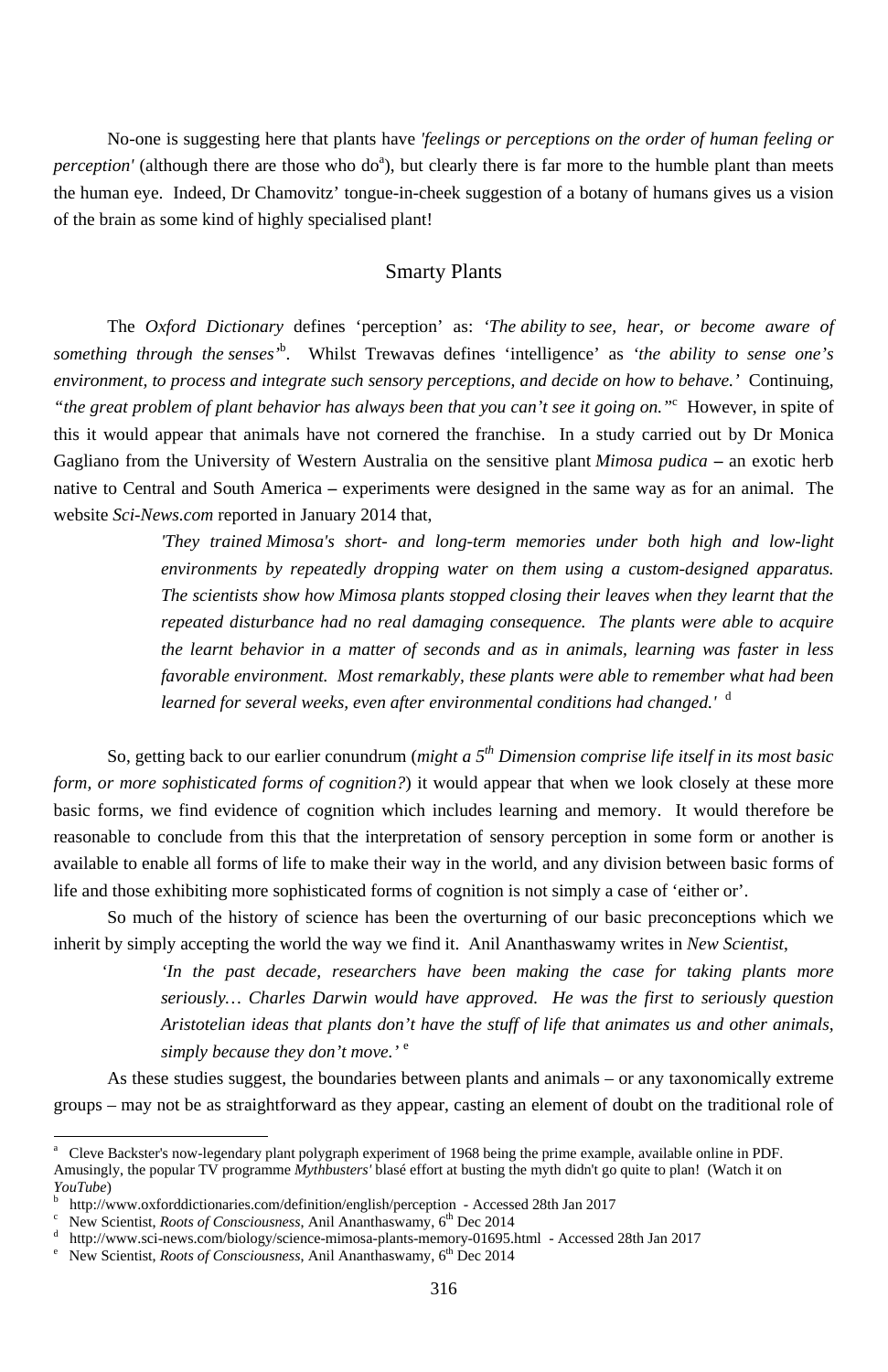the nervous system, or our definition of 'brain'. Scientists are perhaps just starting to scratch the surface of a very exciting field – JRR Tolkein's ents may not be so fantastic after all!

#### Continuity

The report on *Mimosa pudica* concludes,



Mimosa pudica

The biologists concede that they do not yet understand the biological basis for this learning mechanism, nevertheless their set of experiments has major implications – not least, it radically changes the way we perceive plants and the boundaries between plants and animals, including our definition of learning as a property special to organisms with a nervous system.' <sup>a</sup>

All this comes as something of a shock to our conventional view of learning and memory which has always been considered (assumed) to require the action of a brain or nervous system. However – with no recourse to the supernatural whatsoever – this situation lends itself to a logical interpretation in terms of the straightforward operation of the dimensional structure.

The central viewpoint triad – derived over Chapters  $45-46$  – suggests that life at even the most basic level must include some form of memory, with the *Mimosa pudica* lending support to this view. However, this need not be very sophisticated, perhaps imparting little more than a sense of continuity to the organism's physical processes because, without some form of 'time processing', nothing that any organism does has any context.

'Looking down' from a 5<sup>th</sup> Dimension in keeping with our Flatland-derived *Principle of* Accessibility<sup>b</sup>, the mimosa plant experiences the sweep of time. It does not necessarily feel a certain way about it, and it would certainly not require to contemplate its little green belly button. In keeping with the geometry of the central viewpoint triad, all it need do is experience the span of its own 4D lifetime from a 5D position within the dimensional structure and respond according to the survival/reproductive value of each individual experience, whether that experience occurred in the now, the recent past, or even - perhaps in the case of a particularly adverse event - over a longer term. Dimensionally, it may be no more miraculous for an extremely simple organism's reaction to stimuli to be influenced by the past than by the present, because the dimensional paradigm intimates the possibility of a whole new way of looking at memory.

# Enjoying the View

Because our notions of how memory works have tended to be 'storage-based', we assume the need for complex cognitive equipment on the part of any organism that might exhibit it (this is the source of our incredulity at the mimosa plant). Storage demands it, because it is believed to require neurons. This clearly rules out the simplest life forms, so when the mimosa flower puts up its little petal because it remembers something, it cannot help but freak us out! In reality all it is doing is agitating our preconceptions. This in

 $\mathbf{a}$ http://www.sci-news.com/biology/science-mimosa-plants-memory-01695.html - Accessed 28th Jan 2017

 $\mathbf b$ The Principle of Accessibility: Each dimension sees and may influence all those below.

<sup>317</sup>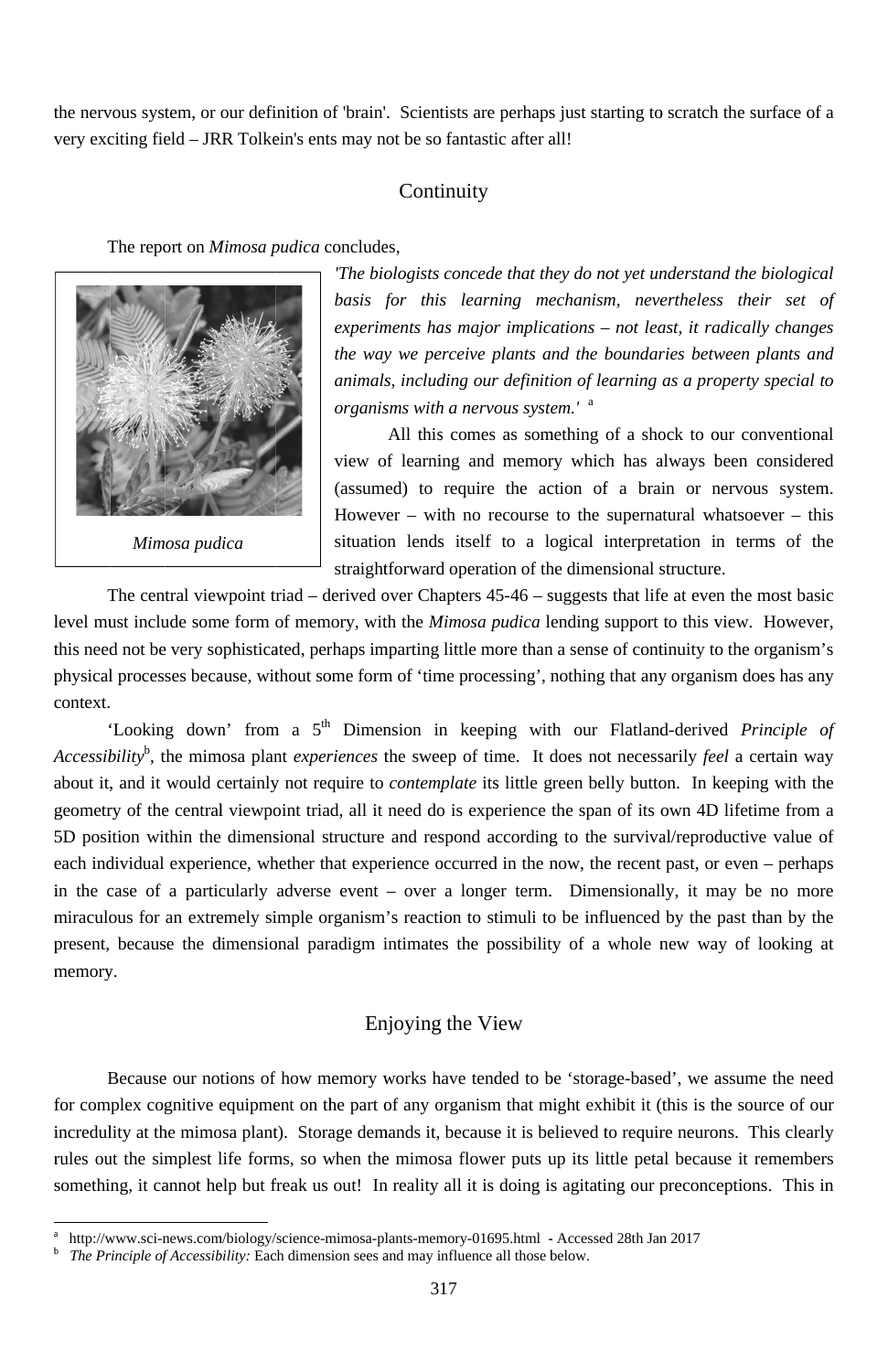turn opens the door to a polarisation of opinion with, on the one hand, those orthodox scientists (and Robert T Carroll) who deny everything, and on the other, laypersons who lean into the realms of telepathy and classical music, encouraged by scientists deemed to be 'on the fringe' such as author of *The Science*  Delusion<sup>a</sup>, Rupert Sheldrake.

But realistically, dimensional scanning of the organism's thus-far stacked lifetime ought to demand very little cognitive prowess. Surveying the world from its 5D viewpoint in keeping with our *Flatland*derived *Principle of Accessibility*<sup>b</sup>, like looking down from a cliff, is surely the most natural thing in the world. Of course, processing that information may require a little energy, but that is available to even the simplest life-form. It's not as though it intends to build a rocket or even bring down a buffalo; its life and times are a relatively low-key affair. With survival paramount, any sense of continuity or recall will be brought directly to bear on maintaining the state of its own well-being.

#### Survival

UK biologist Lewis Wolpert writes that,

*'Cells are the basis of all life… There is nothing living that is not made up of cells, even though their forms can vary from snails to elephants to roses.*'

Listing many of their specific functions he tells us,

*'Yet, in spite of the apparent differences between, for example, a nerve cell and a skin cell, they work by the same basic principles.'* <sup>c</sup>

A living thing is a cellular machine. Like a house built of bricks, all life is built from cells – but there that analogy ends! Even at the most basic level, cells are mind-bogglingly complex, busy little biofactories full of specialised workers, processes, machines, production lines, protocols, deadlines… the similarities are endless.

The organism subsists as an integrated whole and chugs along the conveyor belt of its own existence until it may chug no more, at which point the processes which defined it cease and all its component parts are returned for recycling to their appropriate slots on the periodic table. But it is far more than a machine, because these processes – the need to process nutrients, respond to environmental changes, repair itself, reproduce etc. – are tied to an inbuilt drive to self-preservation that seems integral to life at every level. Undeniably the organism 'wants' to live, and an aspect of this is embodied in its drive to reproduce.

But reproduction has to be instinctive, because it is survival-related in an indirect way, not necessarily benefiting the individual – often depleting resources and rendering the parent vulnerable and in some cases dead – but the species as a whole. It's hard to imagine a bacterium engaging in such reasoning, and, let's face it, even in humans the sex drive is not entirely left to our better judgment.

It is therefore reasonable to conclude that the instinct to survival and reproduction does not necessarily require 'thought', as we would understand it, but constitutes the fundamental imperative of life.

-

<sup>318</sup>

b *The Principle of Accessibility:* Each dimension sees and may influence all those below.

a Rupert Sheldrake, *The Science Delusion*, Coronet 2013

Lewis Wolpert, *How We Live and Why We Die: the Secret Lives of Cells*, Faber and Faber 2009, P2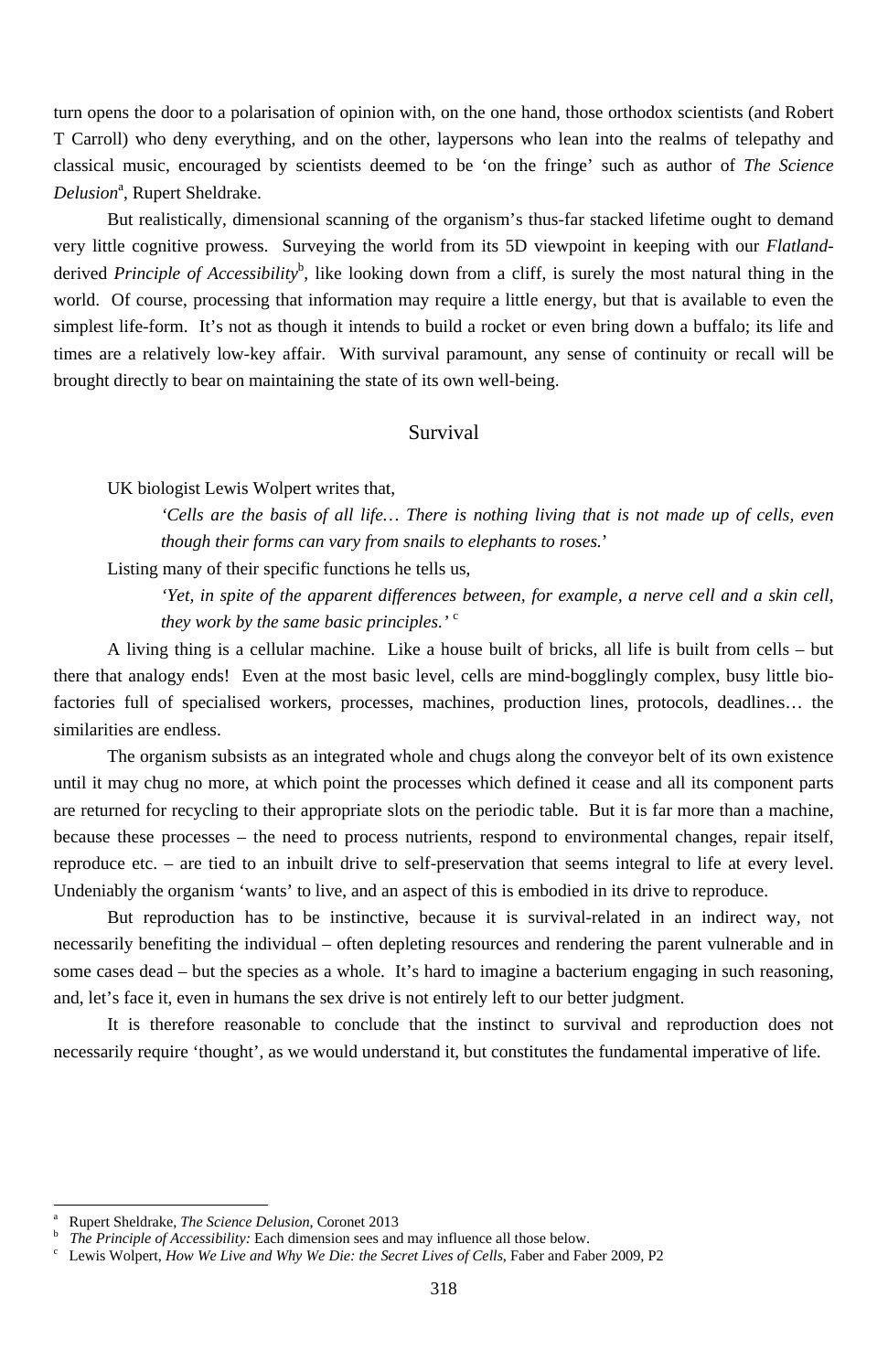### Sensory Perception

Every living thing makes its way in the world by sensing it in some way. Interaction with surroundings and fellow organisms requires the deployment of *some* sort of sensory mechanism. Some animal senses are amazing and leave us enthralled – like the night vision of cats and owls, the sensing of vibrations through the ground by elephants, the underwater sense of smell of the shark or the migratory 'radar' of birds – but they all have this one thing in common: we compare them to ourselves, which is why we are impressed. *We* are the benchmark. Beat us and you are awesome, but woe betide you if – like the plants and all the micro-organisms – the things you do are too subtle, different, just too *slight* in relation to us.

The processing of sensory information is as diverse as life itself, taking some form within the experience of every living thing. From the least to the greatest, every organism requires to interpret its relationship to its environment and act accordingly. It possesses a tailored mechanism to enable it to do this, and whether we would describe this using basic words such as 'innate' or 'instinctive' or loaded words such as 'conscious' (or 'ESP'!) is irrelevant, because at this, the lowest level of life on the dimensional structure, we are really only talking about the senses. Whether an ant or an amoeba heads out from A to B as an act of free will or simply chemical changes is not really the question – the same might be asked of humans – the issue is sensory perception, and, as we have seen, even plants appear to demonstrate this in some form.

The question might be asked, *'But isn't this perception necessarily linked to some form of cognitive*  decision-making process?' At the lowest level I do not believe it need be. Life in the 5<sup>th</sup> Dimension is likely a pretty deterministic affair, with all the organism's responses to its environment the result of involuntary physiology. Take the example of hunger pangs: we experience them as the result of low glucose in the blood several hours after eating. This is the product of involuntary body chemistry much as we might experience a sore head or the healing of a cut. We don't make them happen and can't simply will them to go away. They may act as signals to spur behaviours – e.g. phoning the doctor, or the takeaway – which involve a degree of cognitive input. However, in the  $5<sup>th</sup>$  Dimension, the life cycle of the 5D organism may well be lived *entirely* on the level of 'hunger pang chemistry', with the sensing and sourcing of appropriate nutrition experienced purely as an extension of whatever acts as its digestive system.

Dimensionally speaking therefore, it is not whether an organism is an animal or a plant that separates them. Living things are 'smart machines', and it is their synergetic interaction with their environment which at the most basic level defines the difference between that which is animate and that which is not, with the twin instinctive imperatives of survival and reproduction lived out in the context of the sweep of time.

It would therefore be logical to conclude that, as embodied within cellular structure, *sensory perception coupled to involuntary physiological processes* may define the first level of life. I posit that this

defines the 5<sup>th</sup> Dimension, existing within and as the dimensional foundation of *all* life.

# Why Oh Why?

As to whether, for example, plants, algae or fungi, microscopic creatures such as dust mites, all the various zoo- and phytoplankton, or even insects, are limited *solely* to this first rung of life's ladder, it is not for me to say. Specialists may one day be able to tell.

But we are probably the only creatures who are wondering.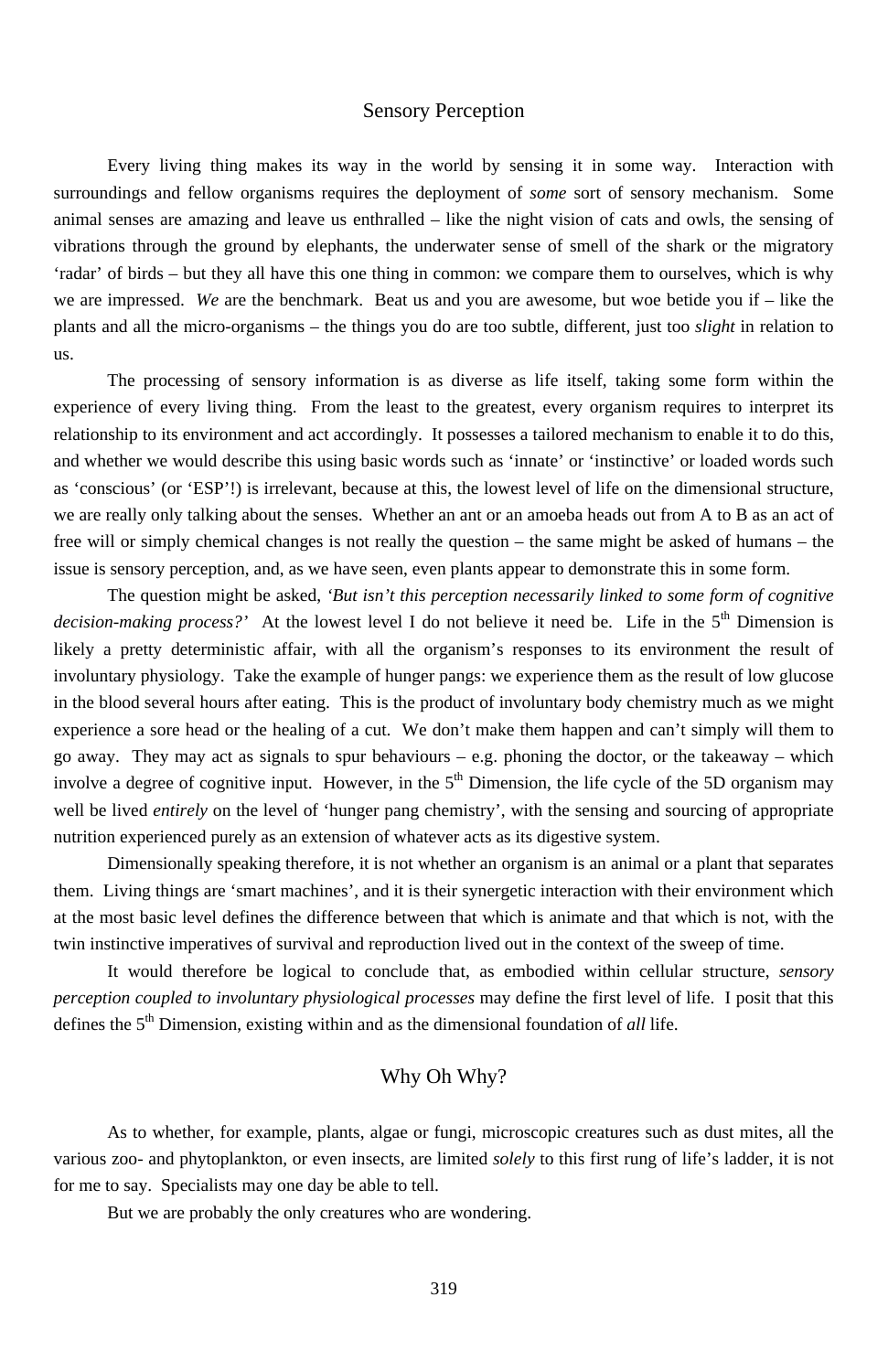All instances of life stand excluded from each other's 'inner' experience because the dimensional structure quits the 4D world at the 5D level, passing by means of the dimensional axis – described earlier – up through us all. And no matter how comprehensive and thorough our biology, we will always be restricted by our dimensional viewpoint – looking 'edge-on'<sup>a</sup> along the  $4<sup>th</sup>$  Dimension and up through all the rest.

*Reflection…* The world is filled with high quality scientific data on every subject which is available to all; my purpose here is not to trawl through the whole of biology and psychology presuming to rewrite the textbooks. I simply want to take you on a whistle-stop tour of the possibility that the dimensional principles expressed within *Flatland* might undergird not merely space and time, but the *whole* of reality.

If we are to accept that life itself is in some mysterious sense 5-Dimensional, then we must also ask the question whether the 5th Dimension may itself act as the boundary to a further,  $6<sup>th</sup>$  Dimension. Or is 5 the edge? Can there be a final edge? This question is philosophical. However, *as far as possible*, we are here not in the business of speculation, but extrapolation; the principles either apply in a logical sense, or they don't. Let's look again at:

*The Principle of Accessibility:* 

#### **Each dimension sees and may influence all those below.**

This *Flatland*-derived principle is bound up with the nature of information: in order to interpret information we have to view it from a 'higher' perspective. Without this, it may be there, but we can never know it. For example, if this page were written in cuneiform the chances are you would not be able to understand it, which would reduce your engagement with it to the level of the ink and shapes of which it is composed.

In the same way, we must consider whether we are able, not merely to act instinctively in response to sensory information as it relates to the world around us – as per the  $5<sup>th</sup>$  Dimension – but to be *subjectively aware* of this process, able to 'read' our own thoughts and assess ways of interpreting them, because this would constitute an outworking of this dimensional principle. As humans, obviously we can.

Psychologists call this 'reflective practice', which is simply the act of thinking about the things we do, enabling us to learn from experience; or its more abstract form 'reflective thought' which, as the name suggests, involves the contemplation and development of our own thoughts and ways of thinking. But what of the (appropriately named?) 'higher animals'? To what extent do they share the basic physiology of the 'lower', or the cognitive sophistication of humanity?

-

## I Grunt Therefore I Am

It is possible that Dimensionality may not add hugely to our insight into the animal kingdom, and, much to Stevie Wonder's chagrin it probably won't divulge the 'secret life of plants'. But what it does offer is a simple explanation for why we stand in shoulder-to-shoulder relation to all other living things across the

<sup>320</sup>

a *The 'Edge-On' Principle:* Each dimension is viewed from within itself one dimension lower.